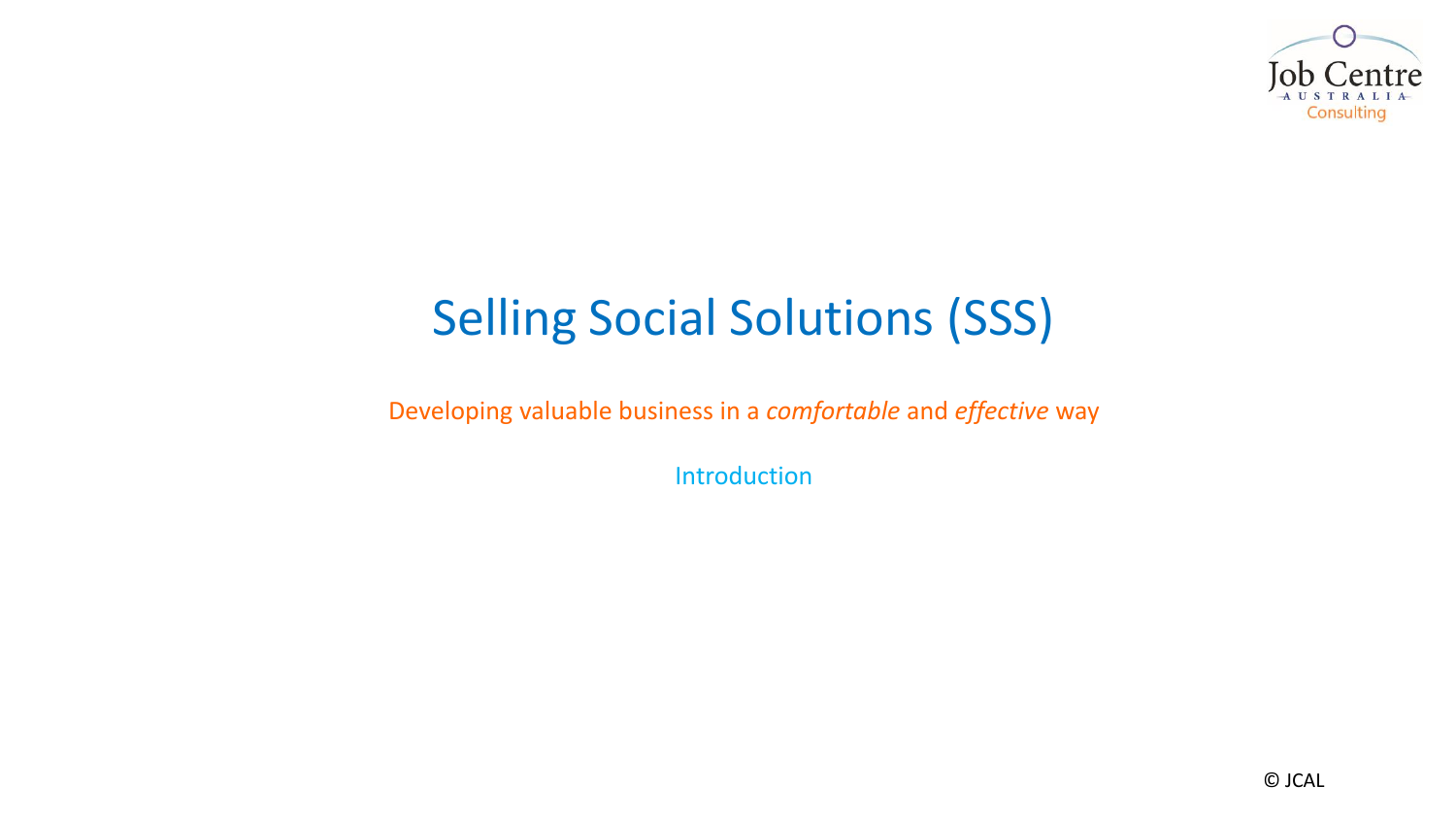



**Question:** What percentage of individual business developers are in each category?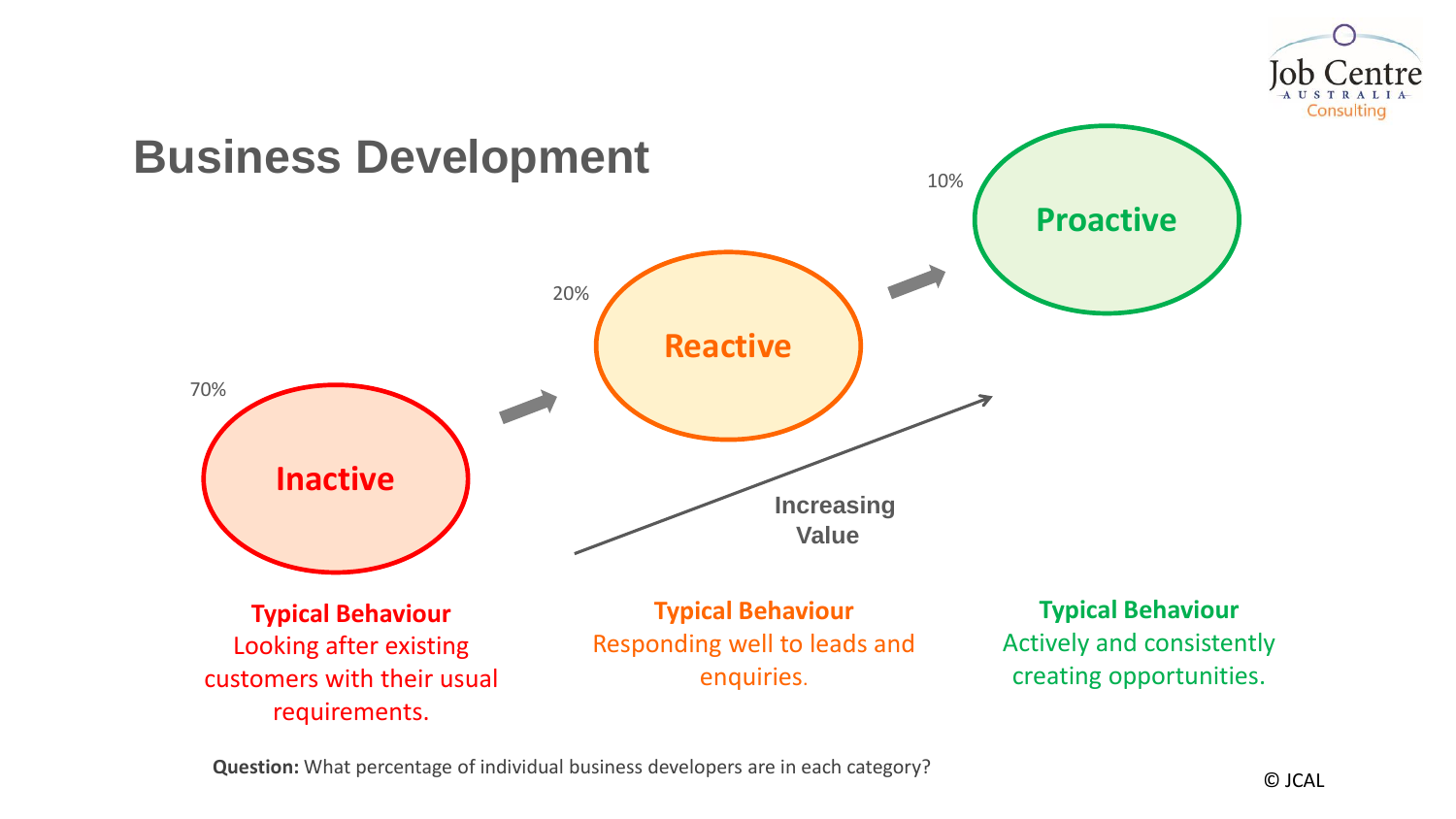

# What holds us back from being more *proactive*?

1) Confidence 2) Time 3) Motivation

#### **IMPORTANT**

Proactive does not equal 'Salesy'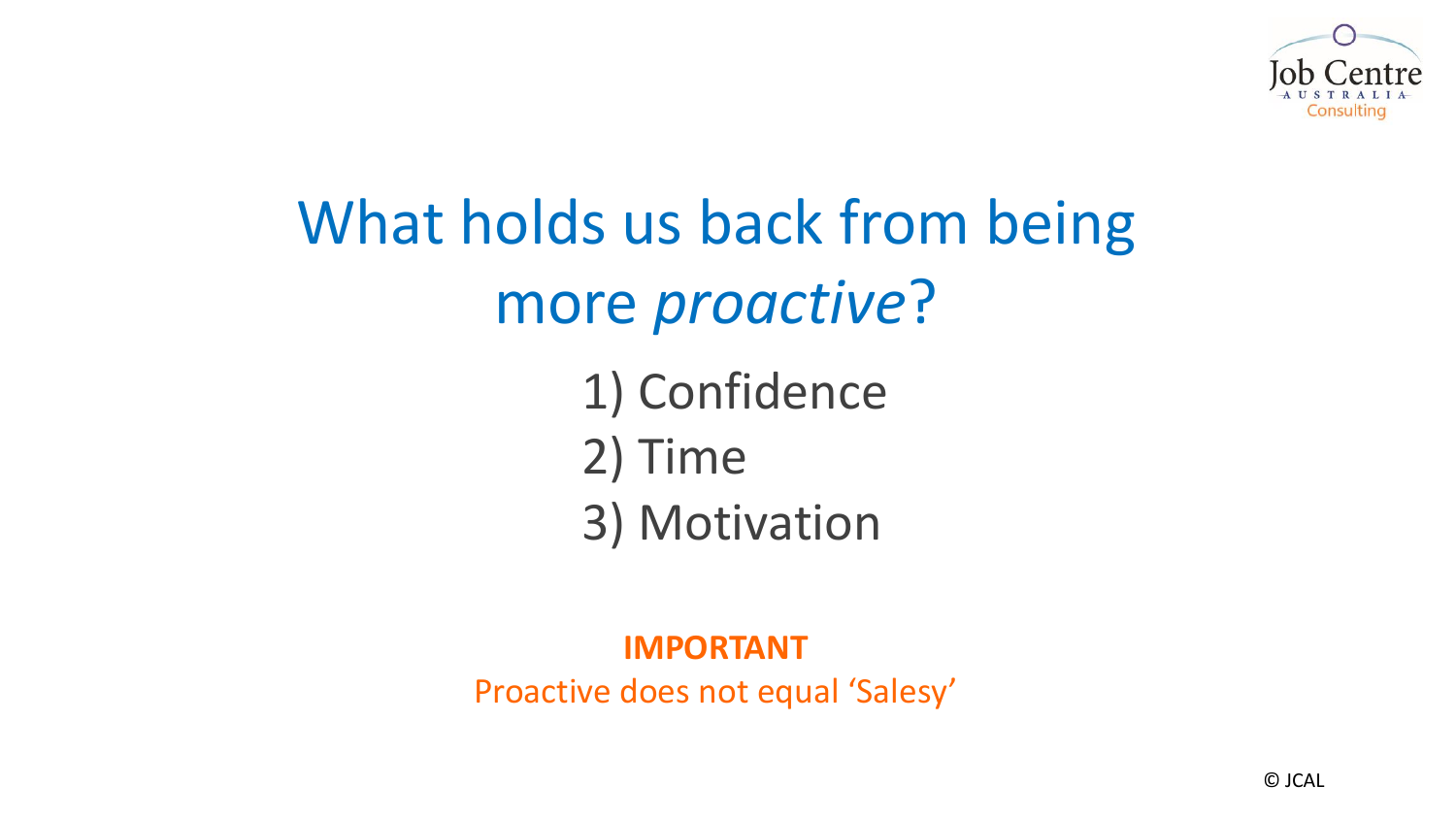

### The desired 'Customer Experience Journey'

Looking at life from the customer's perspective



Our objective is to help willing prospective customers across this journey and to provide an exceptional service experience.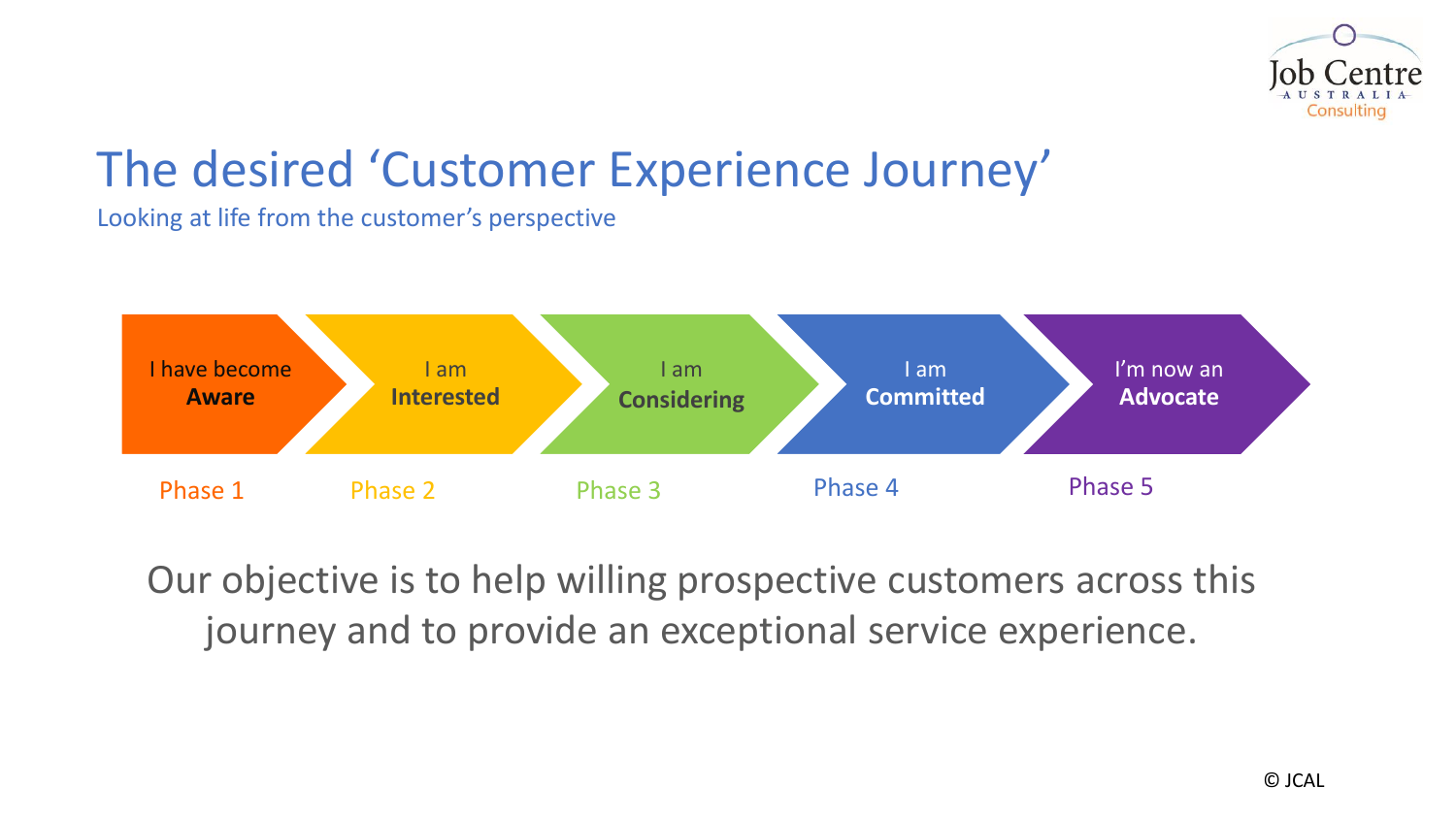

# Building a Business Development Model

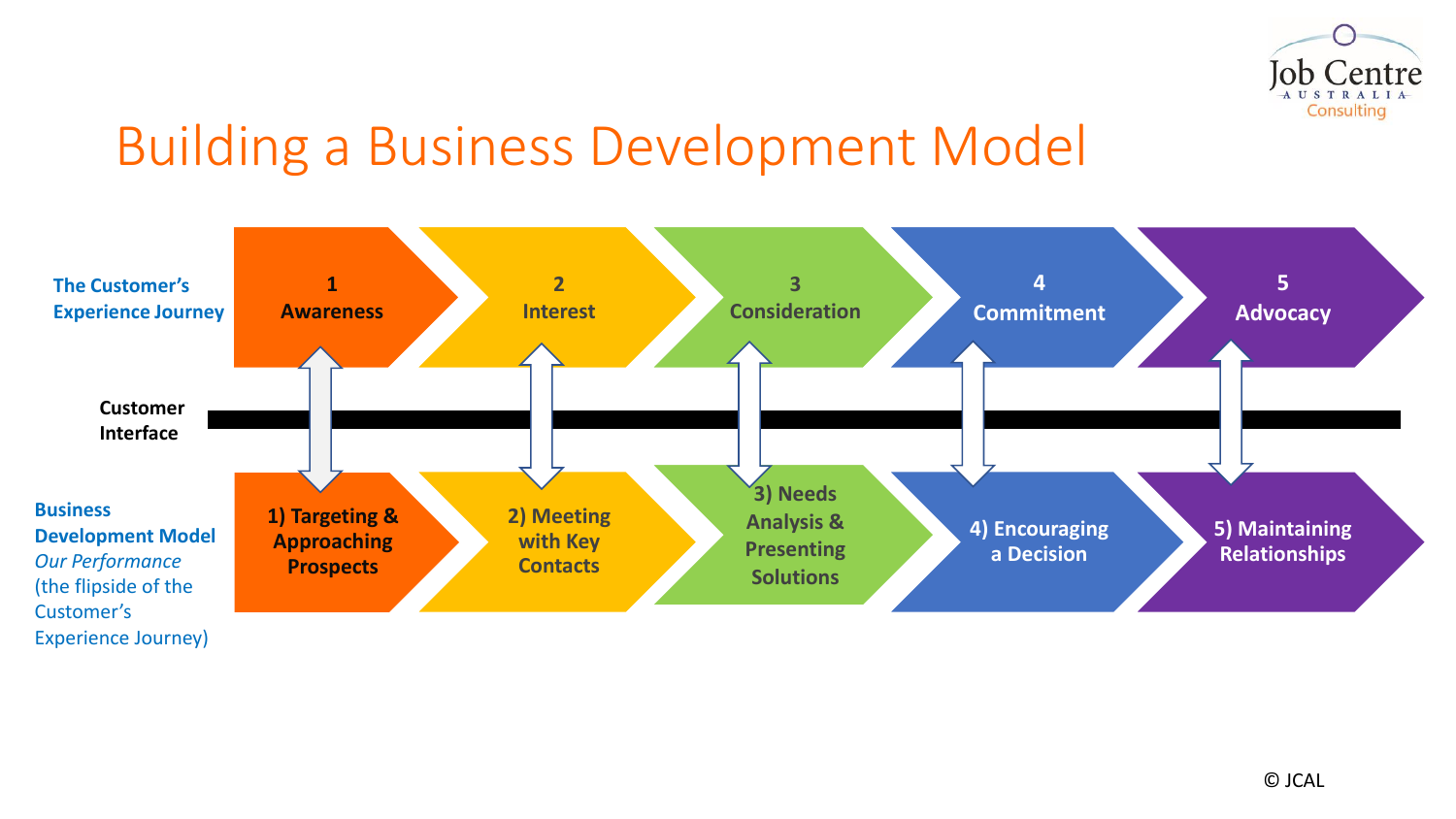# Business Development Model

Expanded



#### **5) Maintaining Relationships**

Creating strong and trustworthy bonds with customers

What are the most challenging steps, and why?

#### **4) Encouraging a Decision**

Gaining commitment and addressing objections in a confident, considered way.

#### **3) Needs Analysis & Presenting Solutions**

Conducting a thorough Needs Analysis to ensure the best most appropriate solutions are presented. Presenting Solutions with professionalism and integrity

#### **2) Meeting with Key Contacts**

*Engaging* prospects, establishing *genuine compatibility* and uncovering needs and opportunities.

#### **1) Targeting & Approaching Prospects**

Ensuring that *relevant prospects* are approached who represent the best possible chance for positive outcomes. Finding *comfortable* and *effectiv*e ways to approach prospects; gain their attention and ignite interest.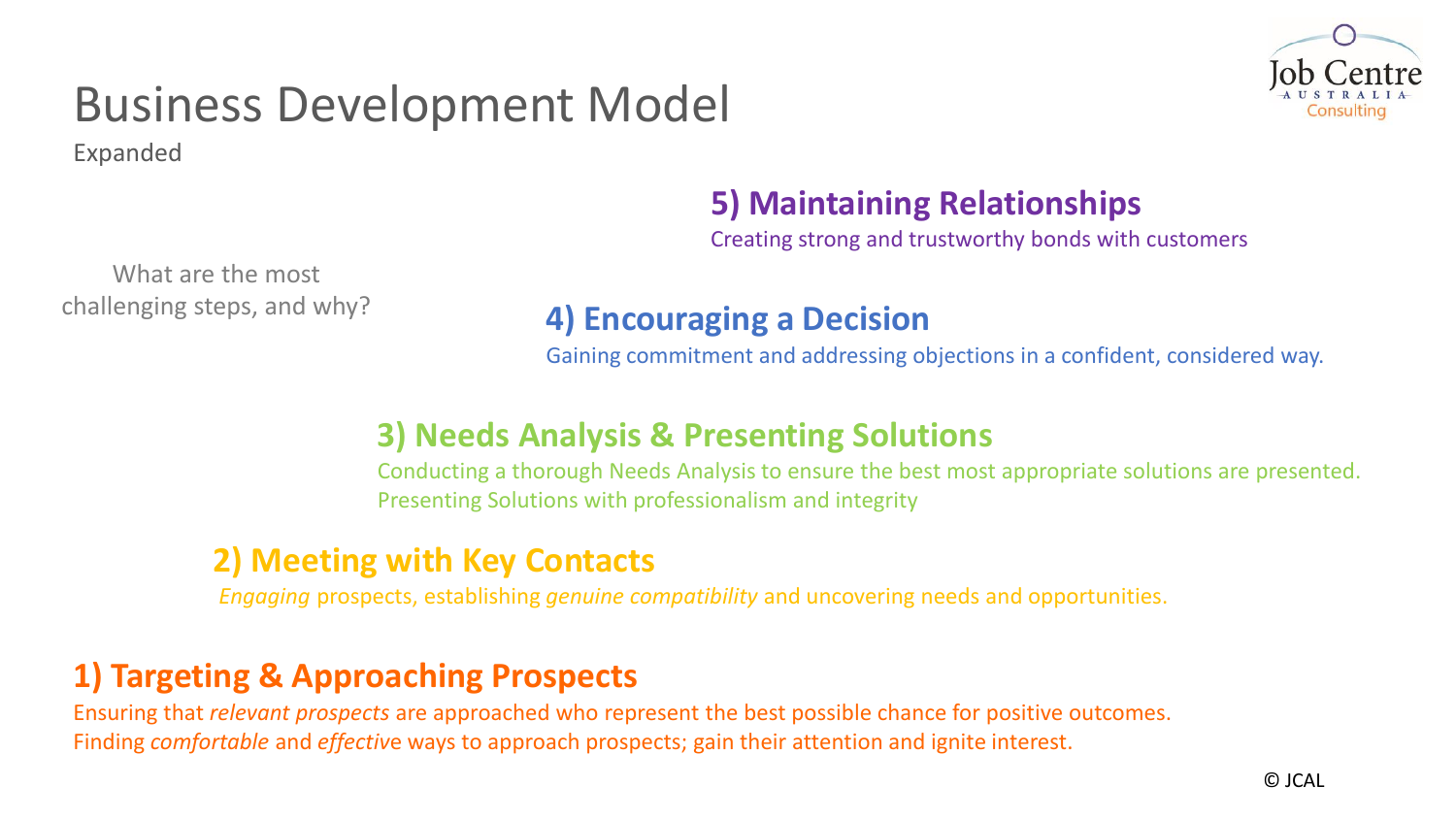

### Getting focussed and choosing targets…

#### **There are only three specific ways of proactively developing business**.

- 1. More from Existing (MFE)
- 2. Lapsed Customer Re-ignition (LCR)
- 3. Brand New Business (BNB)

|                                                    | Company 1 | Company 2 | Company 3 |
|----------------------------------------------------|-----------|-----------|-----------|
| <b>More from Existing</b><br>(MFE)                 |           |           |           |
| <b>Lapsed Customer</b><br><b>Re-ignition (LCR)</b> |           |           |           |
| <b>Brand New</b><br><b>Business (BNB)</b>          |           |           |           |

#### Monthly 3x3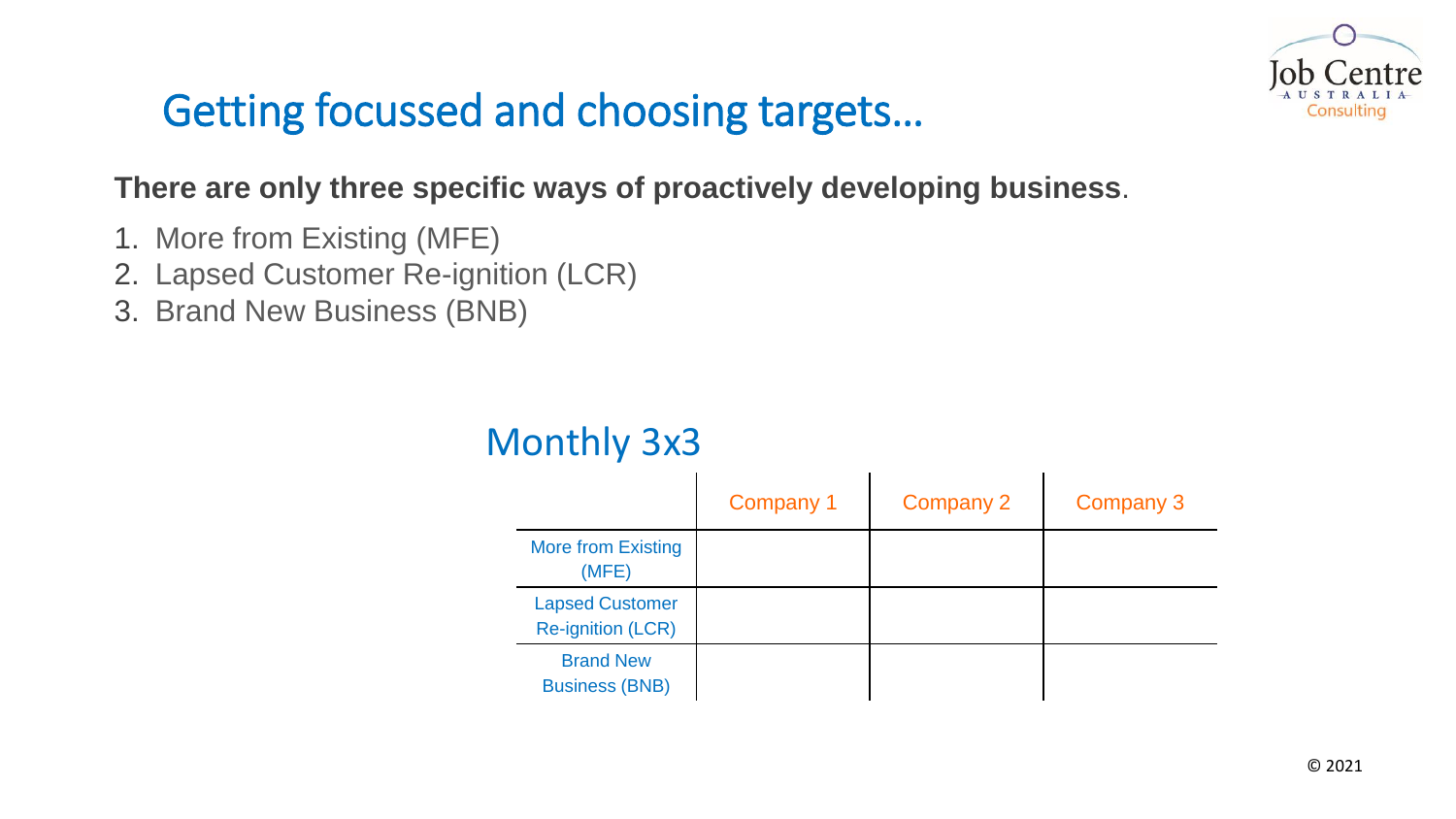

### 10 attributes of genuinely *proactive* BD teams…

**Proactive teams…**

- 1. Refer to BD activities/initiatives as 'Inactive, Reactive or Proactive'
- 2. Have structured time to work 'on' their roles, not just 'in' them
- 3. Take advantage of structure; Models & Methodologies
- 4. Create specific *tools* that support PBD
- 5. Develop a unique *language* around PBD
- 6. Have a reliable method for determining the 'likelihood' of opportunity conversion
- 7. Have a clear method for tracking the 'progress' of opportunities
- 8. Have logical and meaningful PBD reporting procedures
- 9. Have an active and constructive PBD training, coaching and mentoring program
- 10. Are rewarded for proactive behaviour

| On the Radar | Early Stages of<br>Development | Making Some<br>Good Progress | Largely<br>Accomplished | Ongoing<br>Refinement |  |
|--------------|--------------------------------|------------------------------|-------------------------|-----------------------|--|
|              |                                |                              |                         |                       |  |